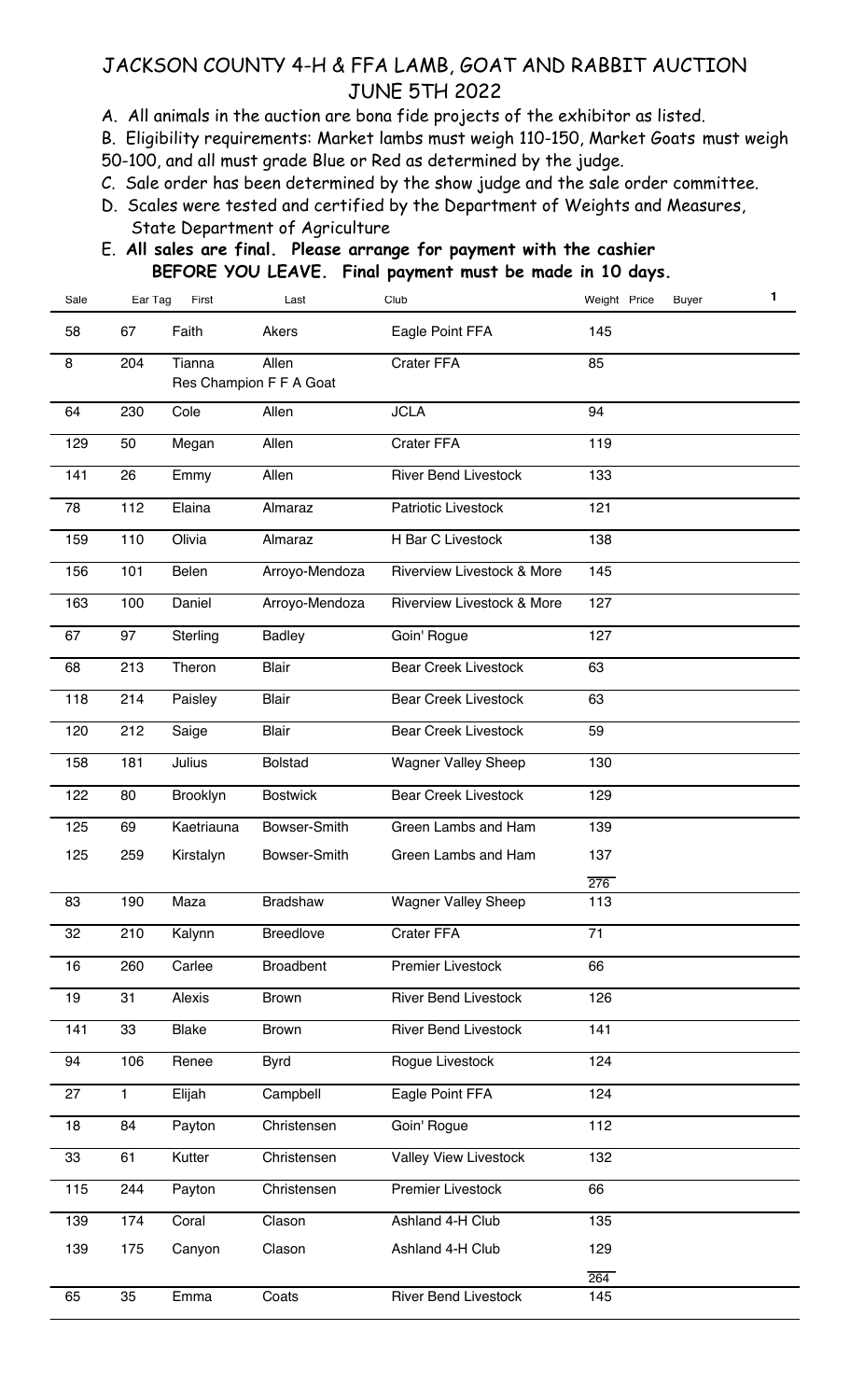| Sale                      | Ear Tag | First          | Last                                                | Club                        | Weight Price | <b>Buyer</b> | $\overline{2}$ |
|---------------------------|---------|----------------|-----------------------------------------------------|-----------------------------|--------------|--------------|----------------|
| 73                        | 34      | <b>Brenden</b> | Coats                                               | <b>River Bend Livestock</b> | 144          |              |                |
| 147                       | 74      | Kallen         | Coble                                               | Green Lambs and Ham         | 121          |              |                |
| 134                       | 136     | Trenton        | Coehlo                                              | Crater FFA                  | 131          |              |                |
| 4.1                       | 500     | Harvey         | Collins<br><b>Grand Champion Roaster Rabbits</b>    | Hop to it Gems              | 19.5         |              |                |
| 102                       | 143     | Mason          | Coniff                                              | <b>Crater FFA</b>           | 139          |              |                |
| 109                       | 142     | Addison        | Coniff                                              | <b>Premier Livestock</b>    | 118          |              |                |
| 89                        | 155     | Fernando       | Corona-Melendez                                     | Ashland 4-H Club            | 146          |              |                |
| 103                       | 149     | Herminia       | Corona-Melendez                                     | Ashland 4-H Club            | 147          |              |                |
| 162                       | 151     | Priscilla      | Corona-Melendez                                     | Ashland 4-H Club            | 130          |              |                |
| 74                        | 77      | Marisol        | Cortes                                              | Eagle Point FFA             | 121          |              |                |
| 160                       | 153     | Edwin          | Cortes-Melchor                                      | Ashland 4-H Club            | 127          |              |                |
| 160                       | 156     | Uver           | Cortez                                              | Ashland 4-H Club            | 148          |              |                |
| 15                        | 56      | Seth           | Cox                                                 | <b>SVK</b>                  | 140          |              |                |
| 135                       | 177     | Hadley         | Crenshaw                                            | <b>Wagner Valley Sheep</b>  | 123          |              |                |
| $\ensuremath{\mathsf{3}}$ | 139     | Maleah         | Crisp<br>Res Grand Champion F F A Champion Mkt Lamb | Crater FFA                  | 137          |              |                |
| 36                        | 252     | Raena          | Crisp                                               | <b>Premier Livestock</b>    | 83           |              |                |
| 23                        | 16      | Carson         | Curry                                               | Antelope Sheep              | 121          |              |                |
| 25                        | 15      | Mia            | Curry                                               | Antelope Sheep              | 137          |              |                |
| 56                        | 248     | Jenna          | Cutsforth                                           | <b>Premier Livestock</b>    | 54           |              |                |
| 82                        | 10      | Ashley         | Cutsforth                                           | <b>Premier Livestock</b>    | 137          |              |                |
| 131                       | 203     | Tatyana        | Dalton                                              | Crater FFA                  | 59           |              |                |
| 9                         | 48      | Cole           | Damon<br>Champion Middle Weight Mkt Lamb            | <b>SVK</b>                  | 132          |              |                |
| 11                        | 49      | <b>Ty</b>      | Damon<br>Reserve Light Weight Mkt. Lamb             | <b>SVK</b>                  | 120          |              |                |
| 72                        | 234     | Grace          | Davenport                                           | Crater FFA                  | 72           |              |                |
| 134                       | 141     | Grace          | Davenport                                           | Crater FFA                  | 133          |              |                |
| 37                        | 191     | Lainey         | Davis                                               | <b>Wagner Valley Sheep</b>  | 116          |              |                |
| 142                       | 196     | Seth           | Davis                                               | <b>Wagner Valley Sheep</b>  | 138          |              |                |
| 144                       | 240     | Jayme          | DeBenedetti                                         | <b>Premier Livestock</b>    | 63           |              |                |
| 144                       | 241     | Vinny          | DeBenedetti                                         | <b>Premier Livestock</b>    | 72           |              |                |
| 143                       | 133     | Chloe          | Denney                                              | Patriotic Livestock         | 135<br>135   |              |                |
| 143                       | 132     | Kevin          | Denney Jr.                                          | Patriotic Livestock         | 131          |              |                |
| 75                        | 93      | Cailin         | <b>Dierks</b>                                       | Goin' Rogue                 | 119          |              |                |
| 130                       | 96      | Halia          | <b>Dierks</b>                                       | Goin' Rogue                 | 142          |              |                |
| 47                        | 78      | John           | Dill                                                | <b>Bear Creek Livestock</b> | 128          |              |                |
| 97                        | 79      | Jake           | Dill                                                | <b>Bear Creek Livestock</b> | 122          |              |                |
| $\mathbf{2}$              | 243     | Devanee        | Dommer                                              | <b>Premier Livestock</b>    | 70           |              |                |
|                           |         |                | Grand Champion 4- H Champion Mkt Goat               |                             |              |              |                |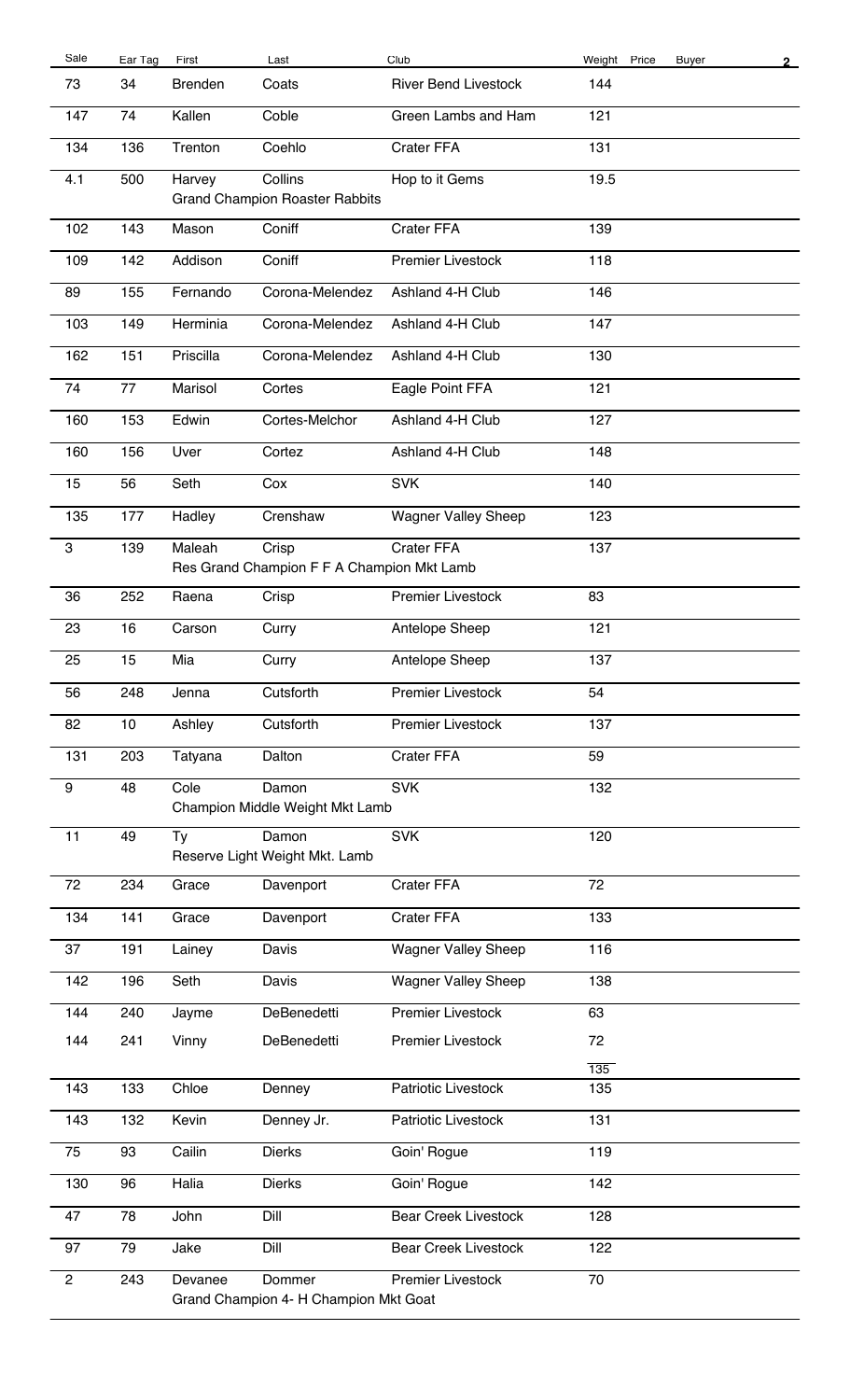| Sale | Ear Tag | First    | Last                                 | Club                         | Weight Price | <b>Buyer</b> | $\overline{3}$ |
|------|---------|----------|--------------------------------------|------------------------------|--------------|--------------|----------------|
| 12   | 242     | Lily     | Dommer                               | <b>Premier Livestock</b>     | 76           |              |                |
| 88   | 223     | Alyssa   | Droesch                              | Crater FFA                   | 80           |              |                |
| 49   | 19      | Royal    | Elmore                               | <b>River Bend Livestock</b>  | 137          |              |                |
| 44   | 254     | Aubery   | Emry                                 | <b>Premier Livestock</b>     | 74           |              |                |
| 126  | 253     | Emily    | Emry                                 | <b>Premier Livestock</b>     | 68           |              |                |
| 121  | 209     | Adonis   | Espinosa                             | <b>Bear Creek Livestock</b>  | 63           |              |                |
| 80   | 208     | Hannah   | Espinsa                              | <b>Bear Creek Livestock</b>  | 65           |              |                |
| 132  | 75      | Sydney   | Federico                             | Eagle Point FFA              | 128          |              |                |
| 99   | 32      | Ryann    | Fleece                               | <b>River Bend Livestock</b>  | 134          |              |                |
| 163  | 91      | Diego    | Flores-Rizo                          | Riverview Livestock & More   | 110          |              |                |
| 122  | 111     | Katie    | Freeman                              | <b>Bear Creek Livestock</b>  | 130          |              |                |
| 116  | 185     | Amelia   | Frohreich                            | <b>Wagner Valley Sheep</b>   | 115          |              |                |
| 142  | 184     | Addison  | Frohreich                            | <b>Wagner Valley Sheep</b>   | 126          |              |                |
| 154  | 23      | Preston  | Fumasi                               | Antelope Sheep               | 128          |              |                |
| 154  | 24      | Dillon   | Fumasi                               | Antelope Sheep               | 144          |              |                |
|      |         |          |                                      |                              | 272          |              |                |
| 151  | 211     | Lilliana | Gallegos                             | Eagle Point FFA              | 86           |              |                |
| 156  | 99      | Olivia   | Gavin                                | Riverview Livestock & More   | 117          |              |                |
| 28   | 235     | Elena    | Gingg                                | <b>JCLA</b>                  | 61           |              |                |
| 100  | 231     | Orrin    | Gingg                                | <b>JCLA</b>                  | 89           |              |                |
| 81   | 59      | Addison  | Godley                               | <b>SVK</b>                   | 144          |              |                |
| 34   | 65      | Nathan   | Goode                                | <b>Valley View Livestock</b> | 141          |              |                |
| 113  | 64      | Treyton  | Goode                                | <b>Valley View Livestock</b> | 132          |              |                |
| 4.3  | 502     | Dalton   | Grieve<br>Res Champion Roster Rabbit | Hop to it Gems               | 19           |              |                |
| 63   | 12      | Payton   | Grimm                                | <b>River Bend Livestock</b>  | 137          |              |                |
| 41   | 121     | Jordan   | Hadley                               | Patriotic Livestock          | 136          |              |                |
|      |         |          |                                      |                              |              |              |                |
| 124  | 120     | Emily    | Hadley                               | Patriotic Livestock          | 142          |              |                |
| 39   | 5       | Natalie  | Hall                                 | <b>Wagner Valley Sheep</b>   | 112          |              |                |
| 93   | 4       | Jacob    | Hall                                 | <b>Wagner Valley Sheep</b>   | 128          |              |                |
| 55   | 117     | Gage     | Hamann                               | Patriotic Livestock          | 128          |              |                |
| 136  | 116     | Eli      | Hamann                               | Patriotic Livestock          | 130          |              |                |
| 137  | 123     | Rylan    | Haskins                              | Patriotic Livestock          | 129          |              |                |
| 161  | 122     | Hunter   | Haskins                              | Patriotic Livestock          | 137          |              |                |
| 133  | 86      | Makayla  | Hatfield-Calhoun                     | Phoenix FFA                  | 129          |              |                |
| 45   | 161     | Michelle | Hernandez                            | Mountainview Livestock       | 124          |              |                |
| 127  | 163     | Sophia   | Hernandez                            | Mountainview Livestock       | 141          |              |                |
| 153  | 158     | Benjamin | Hernandez                            | Mountainview Livestock       | 134          |              |                |
| 153  | 160     | Allxia   | Hernandez                            | Mountainview Livestock       | 142          |              |                |
| 159  | 159     |          | Hernandez                            | Mountainview Livestock       | 276<br>139   |              |                |
|      |         | Diego    |                                      |                              |              |              |                |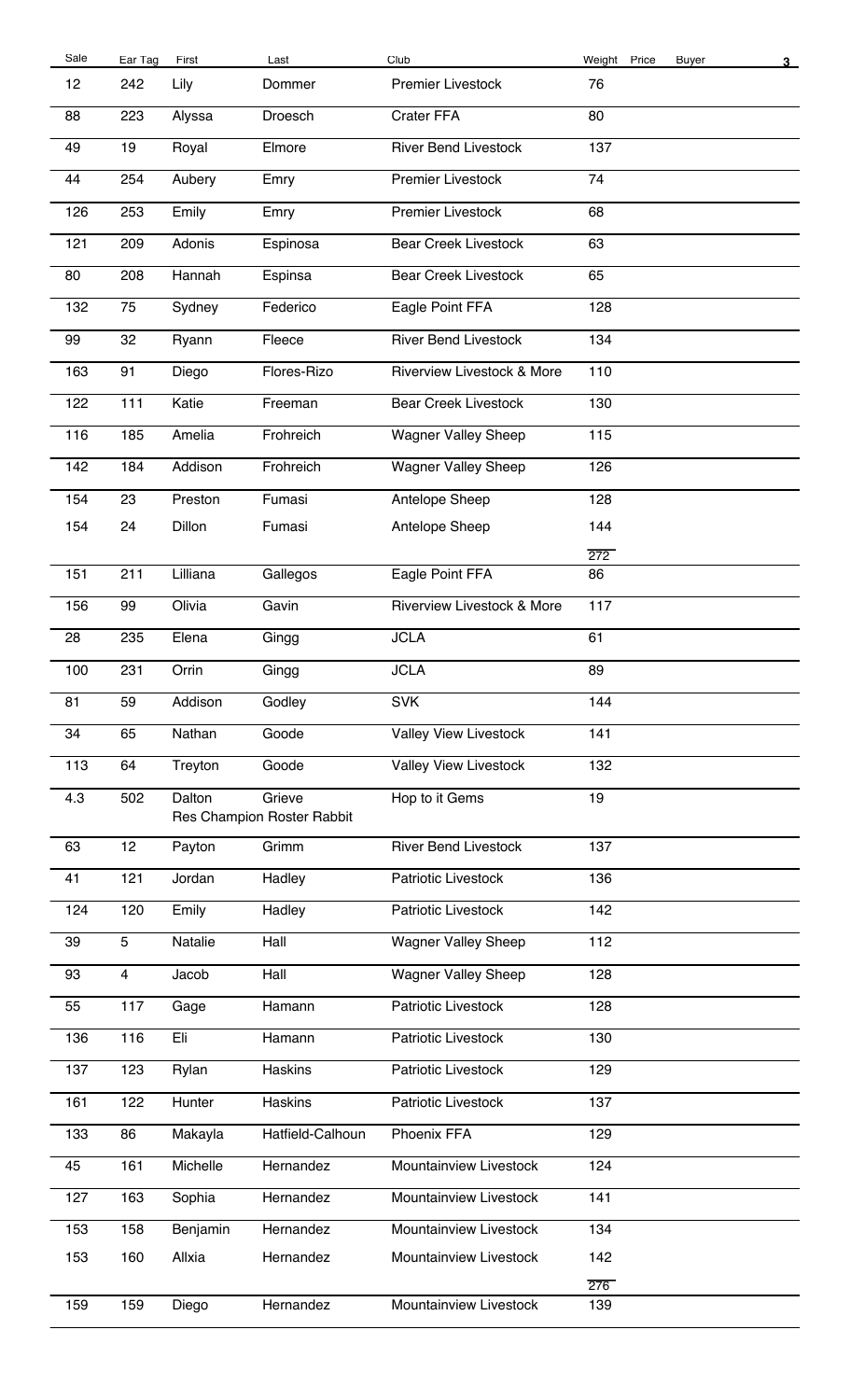| Sale | Ear Tag      | First         | Last                                                     | Club                        | Weight Price | <b>Buyer</b> | $\overline{4}$ |
|------|--------------|---------------|----------------------------------------------------------|-----------------------------|--------------|--------------|----------------|
| 145  | 36           | Isabelle      | Herringshaw                                              | <b>River Bend Livestock</b> | 138          |              |                |
| 145  | 37           | Carson        | Herringshaw                                              | <b>River Bend Livestock</b> | 143          |              |                |
|      |              |               |                                                          |                             | 281          |              |                |
| 86   | 113          | Trentin       | Herzog                                                   | Patriotic Livestock         | 140          |              |                |
| 43   | 105          | Kaitllyn      | Hill                                                     | Rogue Livestock             | 126          |              |                |
| 149  | 68           | Elena         | Hill                                                     | Eagle Point FFA             | 123          |              |                |
| 20   | 229          | Mitchell      | Holland                                                  | <b>JCLA</b>                 | 90           |              |                |
| 121  | 228          | Cameron       | Holland                                                  | <b>JCLA</b>                 | 91           |              |                |
| 148  | 134          | Riley         | Holt                                                     | Crater FFA                  | 145          |              |                |
| 148  | 135          | <b>Bailey</b> | Holt                                                     | Crater FFA                  | 127          |              |                |
|      |              |               |                                                          |                             | 272          |              |                |
| 22   | 148          | Nicholas      | Horton                                                   | <b>Premier Livestock</b>    | 128          |              |                |
| 128  | 147          | Kaittlyn      | Horton                                                   | Crater FFA                  | 143          |              |                |
| 150  | 13           | Kadie         | Howard                                                   | Pigz-N-Boots and More       | 112          |              |                |
| 59   | 25           | Raegan        | Hussey                                                   | <b>River Bend Livestock</b> | 115          |              |                |
| 40   | 238          | Ava           | Jacobs-Grigsby                                           | <b>Premier Livestock</b>    | 77           |              |                |
| 84   | 239          | Mira          | Jacobs-Grigsby                                           | <b>Premier Livestock</b>    | 62           |              |                |
| 111  | 125          | Mason         | Johns                                                    | Patriotic Livestock         | 124          |              |                |
| 114  | 126          | Karastin      | Johns                                                    | Patriotic Livestock         | 122          |              |                |
| 135  | 194          | <b>Bella</b>  | Johnson                                                  | <b>Wagner Valley Sheep</b>  | 131          |              |                |
| 104  | 226          | Payton        | Jones                                                    | <b>Bear Creek Livestock</b> | 75           |              |                |
| 131  | 205          | Haylie        | Jones                                                    | Crater FFA                  | 89           |              |                |
| 157  | 224          | Clayton       | Jones                                                    | <b>Bear Creek Livestock</b> | 62           |              |                |
| 31   | 52           | Paislie       | Kane                                                     | <b>SVK</b>                  | 146          |              |                |
| 66   | 53           | Ashton        | Kane                                                     | Crater FFA                  | 131          |              |                |
| 161  | 6            | Elin          | Keefer                                                   | Patriotic Livestock         | 138          |              |                |
| 30   | 55           | Kambria       | Kennington                                               | <b>SVK</b>                  | 144          |              |                |
| 53   | 57           | Kage          | Kennington                                               | <b>SVK</b>                  | 135          |              |                |
| 60   | 237          | Mya           | Kosak                                                    | <b>Premier Livestock</b>    | 75           |              |                |
|      |              |               |                                                          |                             |              |              |                |
| 4    | 249          | Callie        | Kostman<br>Res Grand Champion 4- H Res Champion Mkt Goat | <b>Premier Livestock</b>    | 77           |              |                |
| 14   | 140          | Callie        | Kostman                                                  | <b>Premier Livestock</b>    | 143          |              |                |
| 137  | 127          | Isabella      | Kruis                                                    | Patriotic Livestock         | 140          |              |                |
| 107  | $\mathbf{2}$ | Alexis        | Krupp                                                    | Goin' Rogue                 | 120          |              |                |
| 138  | 246          | Alexis        | Krupp                                                    | <b>Premier Livestock</b>    | 87           |              |                |
| 57   | 166          | Jace          | Lacey                                                    | Mountainview Livestock      | 129          |              |                |
| 38   | 83           | Rylee         | Landery                                                  | Rogue River FFA             | 131          |              |                |
| 138  | 245          | Rylee         | Landry                                                   | <b>Premier Livestock</b>    | 83           |              |                |
| 123  | 173          | Isaac         | Larson                                                   | Ashland 4-H Club            | 126          |              |                |
| 123  | 176          | Asher         | Larson                                                   | Ashland 4-H Club            | 134          |              |                |
|      |              |               |                                                          |                             | 260          |              |                |
| 52   | 216          | Kamryn        | Lashley                                                  | <b>Bear Creek Livestock</b> | 68           |              |                |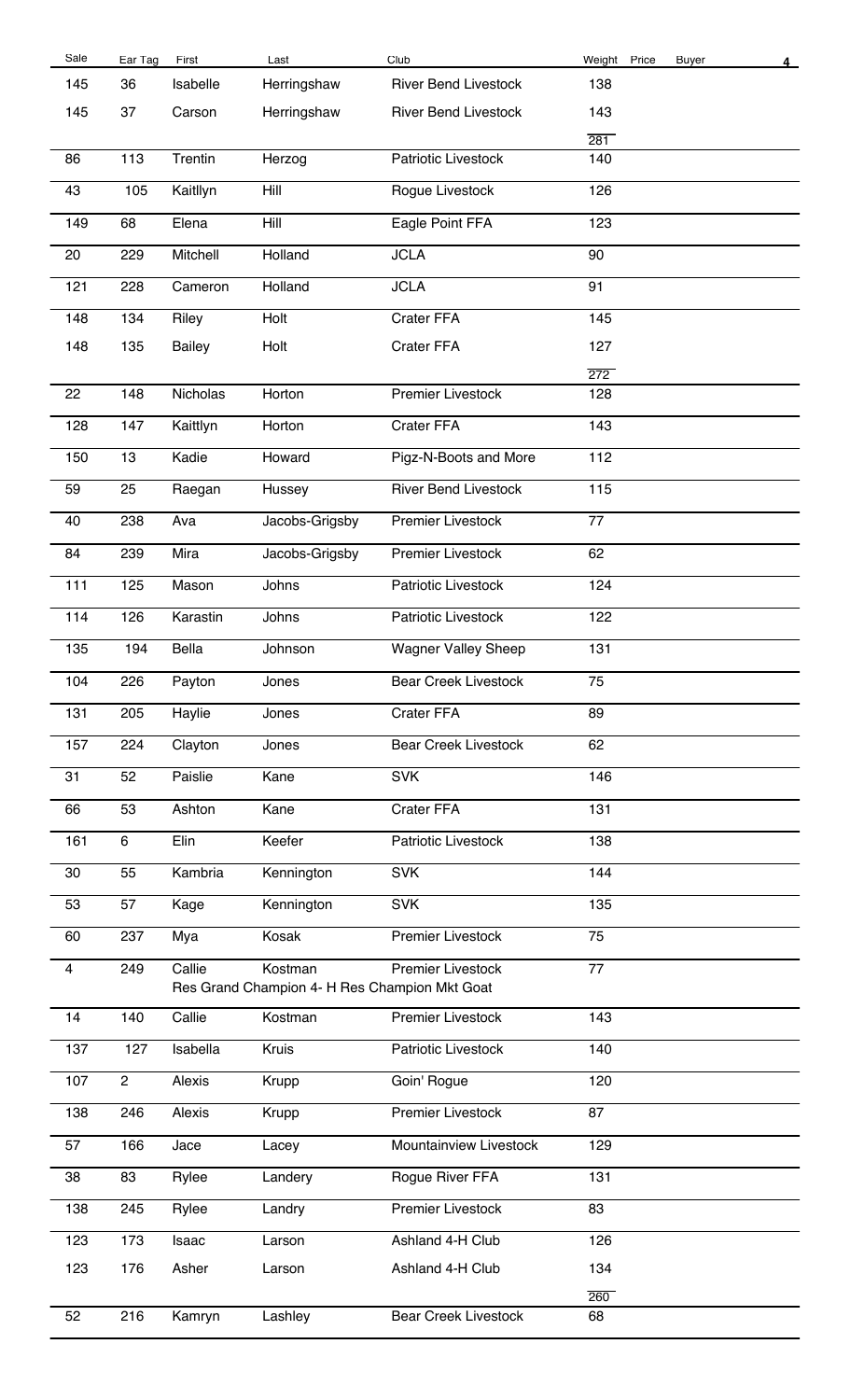| Sale           | Ear Tag | First         | Last                                                    | Club                         | Weight Price | <b>Buyer</b> | 5 <sub>1</sub> |
|----------------|---------|---------------|---------------------------------------------------------|------------------------------|--------------|--------------|----------------|
| 79             | 182     | Kamryn        | Lashley                                                 | <b>Wagner Valley Sheep</b>   | 127          |              |                |
| 17             | 11      | Aubrey        | Lawrence                                                | <b>River Bend Livestock</b>  | 136          |              |                |
| 87             | 60      | Jesse         | Lee                                                     | <b>Valley View Livestock</b> | 142          |              |                |
| 10             | 22      | Gary          | Leonardo                                                | <b>River Bend Livestock</b>  | 145          |              |                |
|                |         |               | Reserve Heavy Weight Mkt Lamb                           |                              |              |              |                |
| 101            | 17      | Evylenanne    | Leonardo                                                | Antelope Sheep               | 138          |              |                |
| 140            | 28      | Kelty         | Leonardo                                                | Antelope Sheep               | 144          |              |                |
| 140            | 29      | Marley        | Leonardo                                                | Antelope Sheep               | 111          |              |                |
| 146            | 20      | Jayden        | Leonardo                                                | Antelope Sheep               | 255<br>128   |              |                |
| 146            | 27      | Paisley       | Leonardo                                                | Antelope Sheep               | 147          |              |                |
|                |         |               |                                                         |                              | 275          |              |                |
| 149            | 21      | <b>Brylee</b> | Leonardo                                                | Antelope Sheep               | 134          |              |                |
| 62             | 168     | Elliana       | Leusch                                                  | <b>Premier Livestock</b>     | 138          |              |                |
| 147            | 169     | Owen          | Leusch                                                  | <b>Premier Livestock</b>     | 140          |              |                |
| 85             | 76      | Jade          | Lierman                                                 | Eagle Point FFA              | 142          |              |                |
| 98             | 41      | Gracie        | Lierman                                                 | JCLA - Jackson County        | 132          |              |                |
| 164            | 219     | Kinsey        | Lierman                                                 | <b>JCLA</b>                  | 76           |              |                |
| 164            | 220     | Gracie        | Lierman                                                 | <b>JCLA</b>                  | 77           |              |                |
|                |         |               |                                                         |                              | 153          |              |                |
| 4.2            | 501     | Arlissa       | Lile<br>Res. Grand Champion Roaster Rabbit              | Eagle Point FFA              | 17           |              |                |
| 26             | 73      | Arlissa       | Lile                                                    | Green Lambs and Ham          | 133          |              |                |
| 6              | 258     | Sidney        | Liles<br>Champion F F A Mkt Goat                        | Crater FFA                   | 71           |              |                |
| 112            | 251     | Grace         | Logan                                                   | <b>Premier Livestock</b>     | 67           |              |                |
| 130            | 108     | Kyana         | Longenclyck                                             | H Bar C Livestock            | 126          |              |                |
| $\overline{7}$ | 8       | Lane          | Magerle                                                 | Crater FFA                   | 146          |              |                |
|                |         |               | Res Champion F F A Mkt Lamb                             |                              |              |              |                |
| 48             | 202     | Jessalyn      | Magerle                                                 | Crater FFA                   | 79           |              |                |
| 69             | 39      | Saylor        | McCoy                                                   | <b>River Bend Livestock</b>  | 132          |              |                |
| 70             | 38      | Lain          | McCoy                                                   | <b>River Bend Livestock</b>  | 142          |              |                |
| 76             | 257     | Ally          | McCullough                                              | <b>Premier Livestock</b>     | 67           |              |                |
| 29             | 88      | Caroline      | McGoffin                                                | <b>Top Notch Livestock</b>   | 134          |              |                |
| 124            | 119     | Randy         | McMahan                                                 | Patriotic Livestock          | 128          |              |                |
| 152            | 152     | Ivan          | <b>Melchor Cortes</b>                                   | Ashland 4-H Club             | 133          |              |                |
| 152            | 154     | Ricardo       | Melendez                                                | Ashland 4-H Club             | 144          |              |                |
| 91             | 103     | Sophia        | Mellema                                                 | Riverview Livestock & More   | 136          |              |                |
| 120            | 227     | Hailey        | Moore                                                   | <b>Bear Creek Livestock</b>  | 76           |              |                |
| 1              | 62      | Jaxon         | Neuenschwander<br>Grand Champion 4- H Champion Mkt Lamb | <b>Valley View Livestock</b> | 127          |              |                |
| $\overline{5}$ | 63      | Taylen        | Neuenschwander<br>Reserve 4- H Champion Mkt Lamb        | <b>Valley View Livestock</b> | 141          |              |                |
| 50             | 66      | Vincent       | Noble                                                   | Eagle Point FFA              | 125          |              |                |
|                |         |               |                                                         |                              |              |              |                |